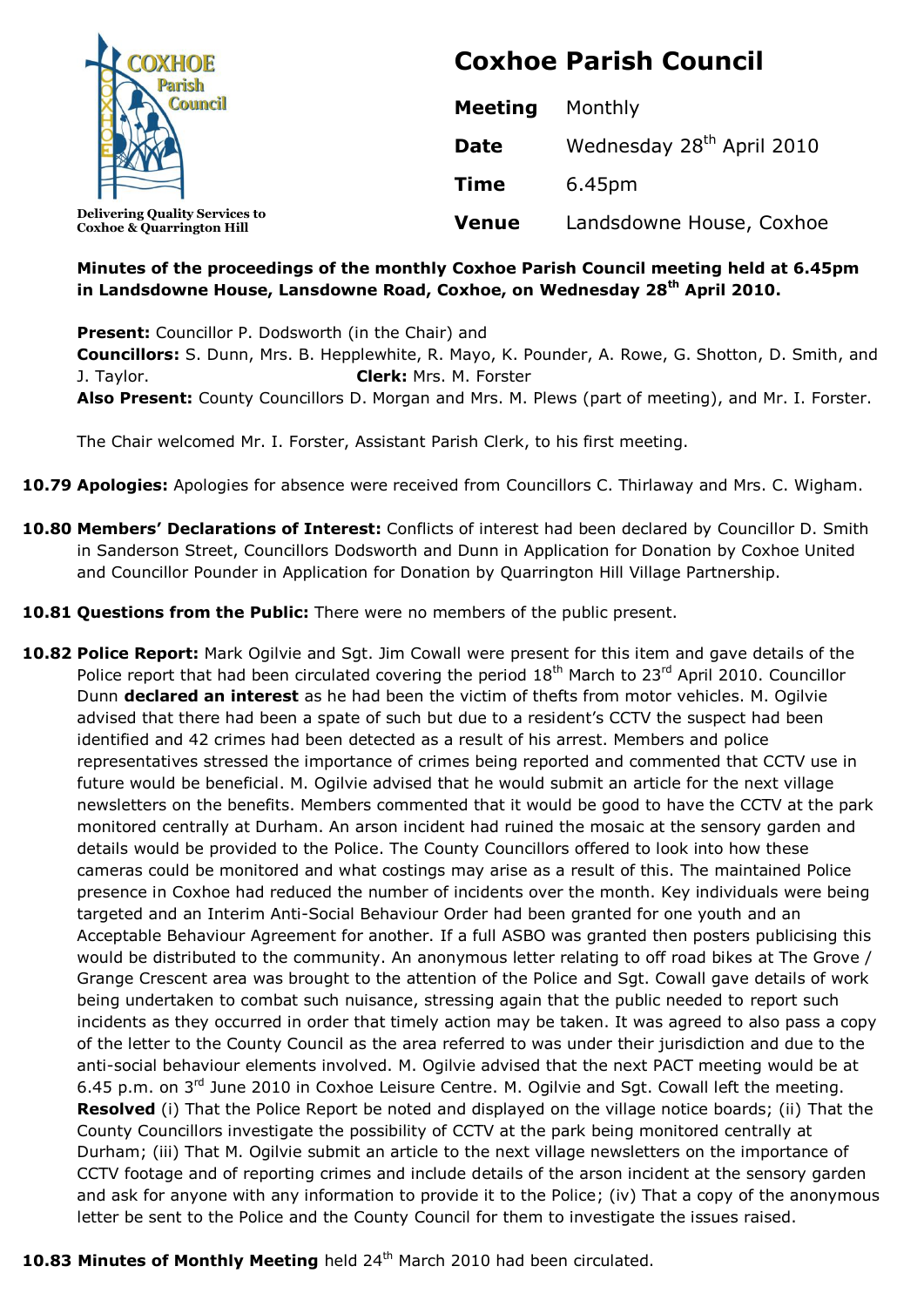Resolved That the minutes of the last monthly meeting held on 24<sup>th</sup> March 2010 be approved and signed as a true record.

**10.84 Matters of information:** The Clerk updated that **(1)** she had updated Gerry Jones that the Parish Council may in the future review the requirements re **speed visors at Coxhoe** and request that they be able to be rotated in both directions and so had noted rather than agreed the information he had provided. She had also chased progress on the information regarding costs and order of rotation. **(2)** She had sent further copies of the emails to Gavin Cordwell-Smith on the request for the position to be reconsidered with regard to the street naming and the planning gain monies for the **Hellens Development** but had heard nothing further. **(3)** Councillor Dunn advised that he would make progress on the land ownership of the **rough land adjacent to the allotments at Quarrington Hill** with a view to the Parish Council procuring this to provide additional allotment sites. A Member stated that he understood this to be owned by the Church. **(4)** The Clerk advised that nothing further had been received from the County Council on the three potential **Asset Transfers**. **(5)** Councillor Rowe confirmed that the **footpath he had been querying responsibility for at the Quarry Road** was the one mentioned at the Liaison meeting. This had, therefore, already been put in the hands of the County Council to deal with. **(6)** The Chairman advised that he had not yet had a chance to look at whether he could alter the timer on the **Memorial lights** for any future requirements but had the key to enable this to be checked. **(7)** The Clerk had asked the Planning Enforcement Officer who was currently investigating the **unauthorised development issues** the Parish Council had raised with them to attend a meeting of the Parish Council and provided her with the next couple of dates. No response had been received yet. **(8)** She had chased progress with the Highways Action Line on the request for works to the **raised paving** and tarmac between the traffic lights and the Red Lion Public House. The Northern Area Highways Inspector had found no areas of Category 1 defects requiring immediate attention as a matter of safety but had recorded the request for a future scheme and advised this would ensure it was regularly assessed for priority against other schemes. Routine inspections and safety repairs would continue. Members added that this situation had righted itself to some extent by settlement of the area following the change in weather. **(9)** Nothing further had been received on the additional **insurance** premium Zurich had been requesting for extra items added by the previous Clerk. **(10)** A review of Coxhoe Parish Council's **Standing Orders** and **(11)** a **Policy for Applications for Grants and Donations** would take place as time and workload allowed. **(12)** The County Council's response had been circulated to the Parish Council's concerns about road safety in response to the Planning Application for **Proposed Relocation of Site Compound at Joint Stocks Waste Disposal Site.** This detailed the safety audit and conclusions and that the Head of Highways Management did not have any objections to the proposals. Members reiterated their concerns and queried whether it would take a really bad accident for anything to be done in this area. The Highways technical opinion was that visibility was fine and this was a pre-existing junction. The "dog leg" over which most concern was expressed was not discussed as part of the planning application. County Councillor Morgan was trying to negotiate a car park to improve the entrance and this would be a good community facility providing access to walkways and cycleways in the area. These matters would be raised at the Liaison Group meeting the following evening. **(13)** A letter of thanks had been received from Durham Rural Community Council for the work put into the **visit by**  the Department of Communities and Local Government on 22<sup>nd</sup> March. (14) Councillor Dunn had attended the **Quality Councils Seminar** on 20<sup>th</sup> April and advised that unfortunately not many of the intended guest speakers had been present and there had been little discussion on quality status. **(15)** The Parish Council's concerns had not yet been forwarded to the Department of Communities and Local Government as suggested by **Standards for England**. **(16)** The **PAYE Annual Return** had been completed and filed online within the deadline and there were no extra payments to make. Direct debit facilities would be looked into as time and workload allowed. **(17)** The Clerk had not yet had time to order the **Miners Gala Book** and **(18)** had yet to advise auditors and the insurance company re the **appointment of the Assistant Parish Clerk.** It was reported for information that additional unpaid hours worked since the last meeting equated to 81. **Resolved** That the information be noted, the outstanding resolutions be actioned and progress be requested on those issues raised with other parties.

## **10.85 Joint Meeting re Lighting and Other Improvements at St. Mary's Church and Front Street,**

**Coxhoe:** The Clerk advised that she had sent the notes of the meeting held 2<sup>nd</sup> March and the further discussion on 24<sup>th</sup> March to the various parties who needed to input into getting the many actions that had been agreed carried out. To date no responses had been received but there was a fair bit of work involved in some of the actions. Once all the appropriate information required on potential schemes and costings was received, a further meeting of the necessary parties would be arranged to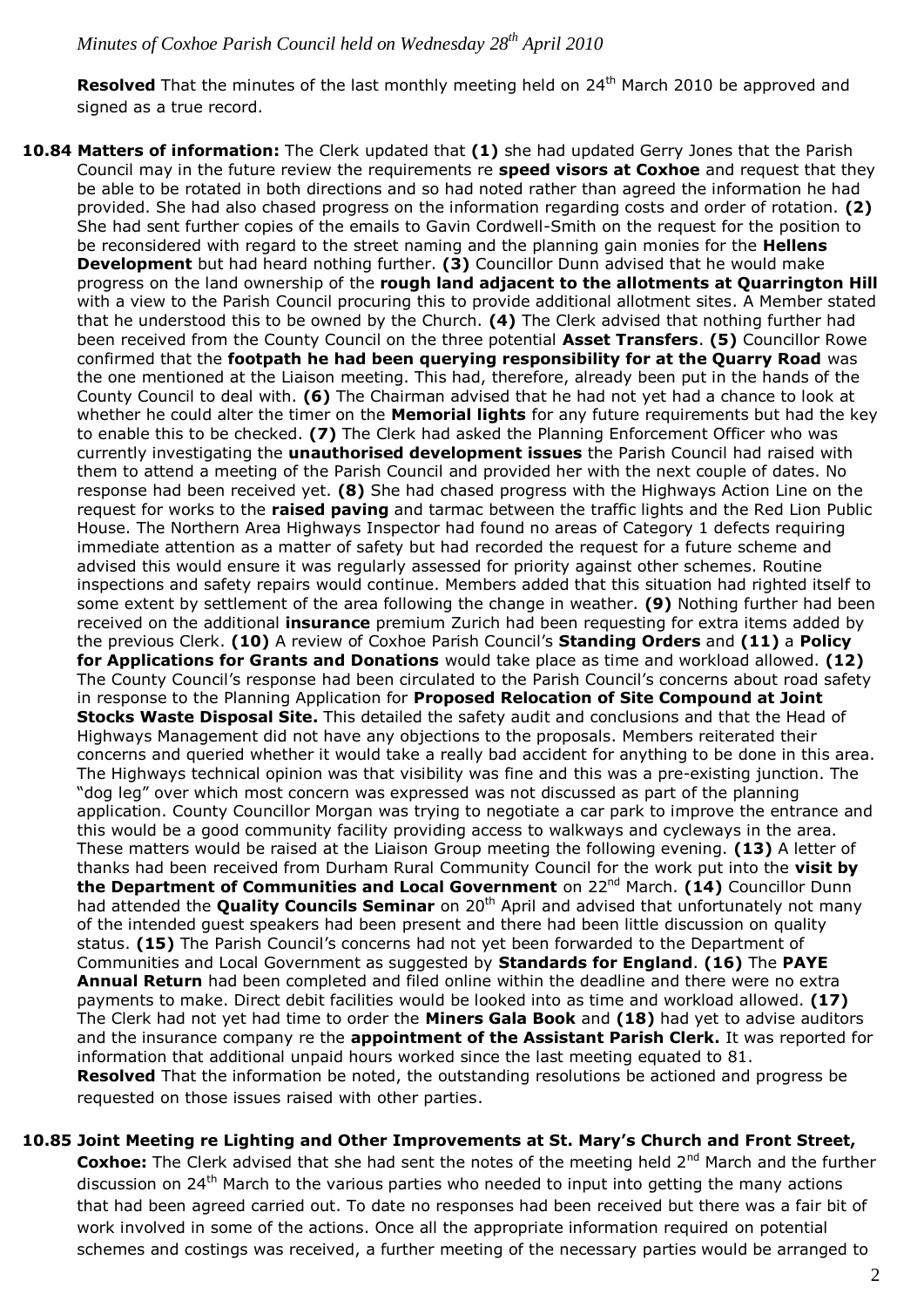progress matters. A Member asked if the County Council could be asked to look at a scheme for Christmas lights before the new lights were introduced into the Front Street to ensure that there was sufficient time to obtain the information and place the necessary orders in time for Christmas. Another Member gave examples of areas where trees had lighting all year. Concern was expressed at the lack of response from the County Council on a number of issues and the amount of time wasted in having to chase replies. Some Officers did not even acknowledge receipt of correspondence and many were not adhering to the response times set out in the Local Councils Charter. Whilst it was appreciated that departments were still bedding in at the Unitary Authority, this appeared from information received by Members to also be a problem in other areas of the County. This needed to be brought to their attention, particularly when the new Charter consultation took place. Members gave examples of areas where there had been long delays in responding to requests for information or services and some examples of Officers who were very good at responding quickly. **Resolved** (i) That the Clerk request the County Council to look at a scheme for Christmas lights prior to the new street lights being introduced to the Front Street; (ii) That a further meeting of all appropriate parties be convened once the schemes and costings requested were received; (iii) That the land ownership issues relating to the Churchyard be discussed at a future Parish Council meeting following decisions with regard to the possible improvements to the Churchyard.

- **10.86 Quarrington Hill Community Centre:** The Clerk had advised the County Council of the comments with regard to the consultation on Communal Halls and updated them on the present situation. The public meeting requested had been arranged for Saturday 5<sup>th</sup> June 2010 at 10.00 a.m. in Quarrington Hill Community Centre. Councillor Pounder had made arrangements for use of the Community Centre and for relevant members of the Management Committee to be present to answer any questions. Fliers for the meeting had been circulated and the Quarrington Hill Councillors volunteered to deliver copies to each household in the village. Larger copies were distributed for placing in prominent places in both villages such as the notice boards, Community Centres, Post Offices, shops and G.P. surgeries etc. to get as much interest as possible. Following the meeting on  $5<sup>th</sup>$  June the Parish Council would discuss any outcomes at the next Council meeting in June to see what further action may be required. Details were provided of the running costs for the Centre and a Member queried whether the County Council may need to assist with a payment to keep the Community Centre running. County Councillor Morgan again outlined the huge task facing the County Council of gathering information relating to all the community facilities across the whole County, including their running, usage, funding and finances, stewardships and constitutions, in order to attempt to bring all such facilities under one policy arrangement of system operation. Members commented on various ideas for providing assistance and it was agreed to defer any further decisions pending the public meeting. **Resolved** That the outcomes of the public meeting held on 5<sup>th</sup> June be discussed at the Parish Council meeting on 23<sup>rd</sup> June 2010.
- **10.87 Gate and Fencing at Parson's Walk:** The Clerk reported that it had been agreed at the last meeting that she find a contractor to look at the gate at Parson's Walk and replace the spring if it proved not to be strong enough. Unfortunately other priorities during the month had not allowed time to do this yet. It had also been agreed that the County Council be asked to consider installation of further fencing to prevent the verge around the steps being used by horses and vehicles and measures to prevent access at the middle of Parson's Walk. County Councillor Morgan had taken this up and David Fishburn was discussing the issues with Paul Parker, the Neighbourhood Warden, to see if any solutions such as bollards could be utilised. The Clerk had updated the resident who had raised this and would update Members further once the results of the investigations into tangible solutions from the County Council was known.

**Resolved** That the Clerk source a contractor to ascertain the effectiveness of the spring at the gate and to replace this with a stronger one if it was not working properly; and report further once the solutions from the County Council were advised to prevent horses and vehicles using the verge to get around the steps and to prevent access by horses and motor bikes at the middle of Parson's Walk, to make this accessible as a footpath only from all three entrances.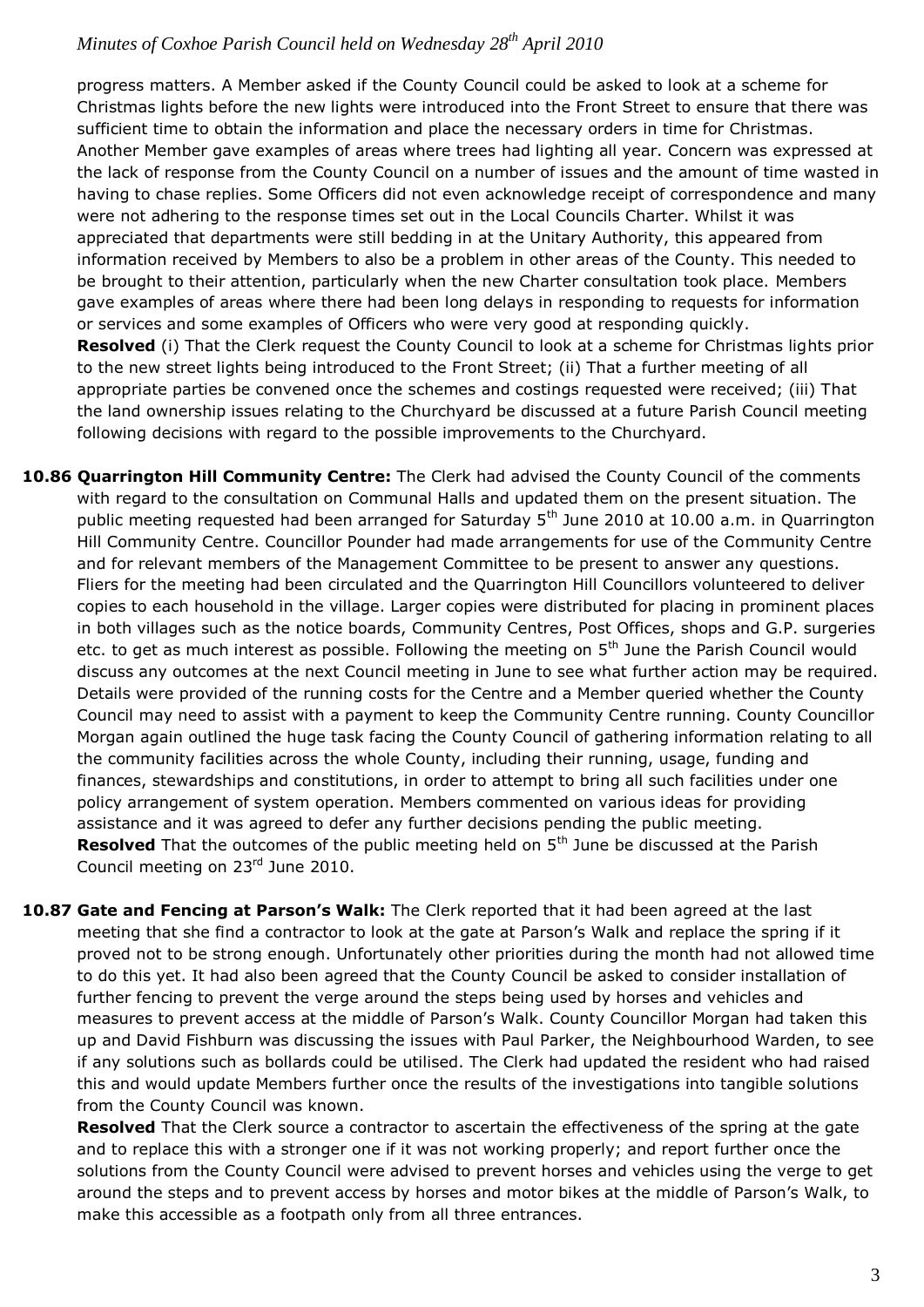**10.88 Quarrington Hill Village Partnership:** Notification from the Partnership had been circulated that as a number of the trustees had other commitments which they were unable to rearrange, the meeting scheduled for 26<sup>th</sup> April had not taken place and the date of the next meeting would be advised in due course.

**Resolved** That the information be noted.

**10.89 Coxhoe Community Partnership:** The Clerk updated that matters outstanding were that Councillor Mrs. Hepplewhite was to check whether any of the monies remaining in the Memorial Garden budget could be used to purchase lights for the trees to be used on special occasions and at Christmas and that the Chairman of the Parish Council and her investigate the possibility of turfing the garden and moving the seats forward. The computer classes had started this week and there were two places still free for the two Parish Councillors who currently did not receive reports by email. They should let Councillor Mrs. Hepplewhite know if they wished to be included. The Clerk needed to advise all Parish Council electrical equipment required to be PAT tested; to follow up with the County Council on their assisting the Parish Council with a new website; and to officially request that both Partnerships provide all information a week in advance and just take questions at the meeting to assist the length and effectiveness of Parish Council meetings. As instructed, she had written to Wilf Newall to express concern that the subsidence at St. Mary's Church may be the result of inadequate backfilling of excavation works. Mr. Newall had asked John Dent, the County Council's Highways Construction Manager to respond directly. The agenda for the Partnership meeting of  $7<sup>th</sup>$  April and minutes of 3<sup>rd</sup> March had been circulated, together with a project update at 22<sup>nd</sup> April and a further email of other matters discussed at the April meeting.

Councillor Mrs. Hepplewhite confirmed that the Memorial Garden had now been turfed and the seats had been moved to the preferred location. Plants would be replaced from the funds remaining and the Partnership would ascertain the surplus. She requested that investigations be carried out to see if the internet could be installed at Landsdowne House to assist with the computer classes and so the Heritage Group could use this for their research. Members discussed this, advising that the Parish Council had considered this previously but decided against investment until the issue of the asset transfer was sorted. The mobile and dongle had been purchased for use by the Parish Clerk but it made sense to have a landline and broadband should the office remain at Landsdowne House. County Councillor Mrs. Plews confirmed that work was ongoing in connection with asset transfers across the County. It was agreed that the County Council could be approached in this respect and costs be investigated as broadband would benefit the Parish Council and the community groups who used Landsdowne House. The Parish Council dongle was under an 18 month contract so these costs would need to be included. The Partnership and Parish Council may contribute to costs. Councillor Mrs. Hepplewhite went on to state that a member of the community had also asked if it was possible to have a hearing aid induction loop. It was stated that the building at present may not be DDA compliant without such and that the County Council should be approached to see if one could be installed or a portable one provided. She passed around a list of potential items for the next edition of the Coxhoe Chronicle and asked for views. She would raise the publicity required in connection with the Saturday night youth sessions at the Community Partnership meeting.

**Resolved** (i) That the information be noted; (ii) That the outstanding issues of the Clerk advising all Parish Council electrical equipment required to be PAT tested; following up with the County Council on their assisting the Parish Council with a new website; and officially requesting that both Partnerships provide all information a week in advance and just take questions at the meeting to assist the length and effectiveness of Parish Council meetings; and of Councillor Mrs. Hepplewhite investigating whether Memorial Garden funds could be used for the purchase of lights for the trees; be actioned; (iii) That the Clerk contact the County Council to ascertain whether it would be possible for them to provide broadband and a hearing aid induction loop at Landsdowne House and costings be obtained for the former.

# **10.90 Crowtrees Heritage Group:** The agenda for 15<sup>th</sup> April and minutes of 11<sup>th</sup> March had been circulated.

**Resolved** That the information be noted.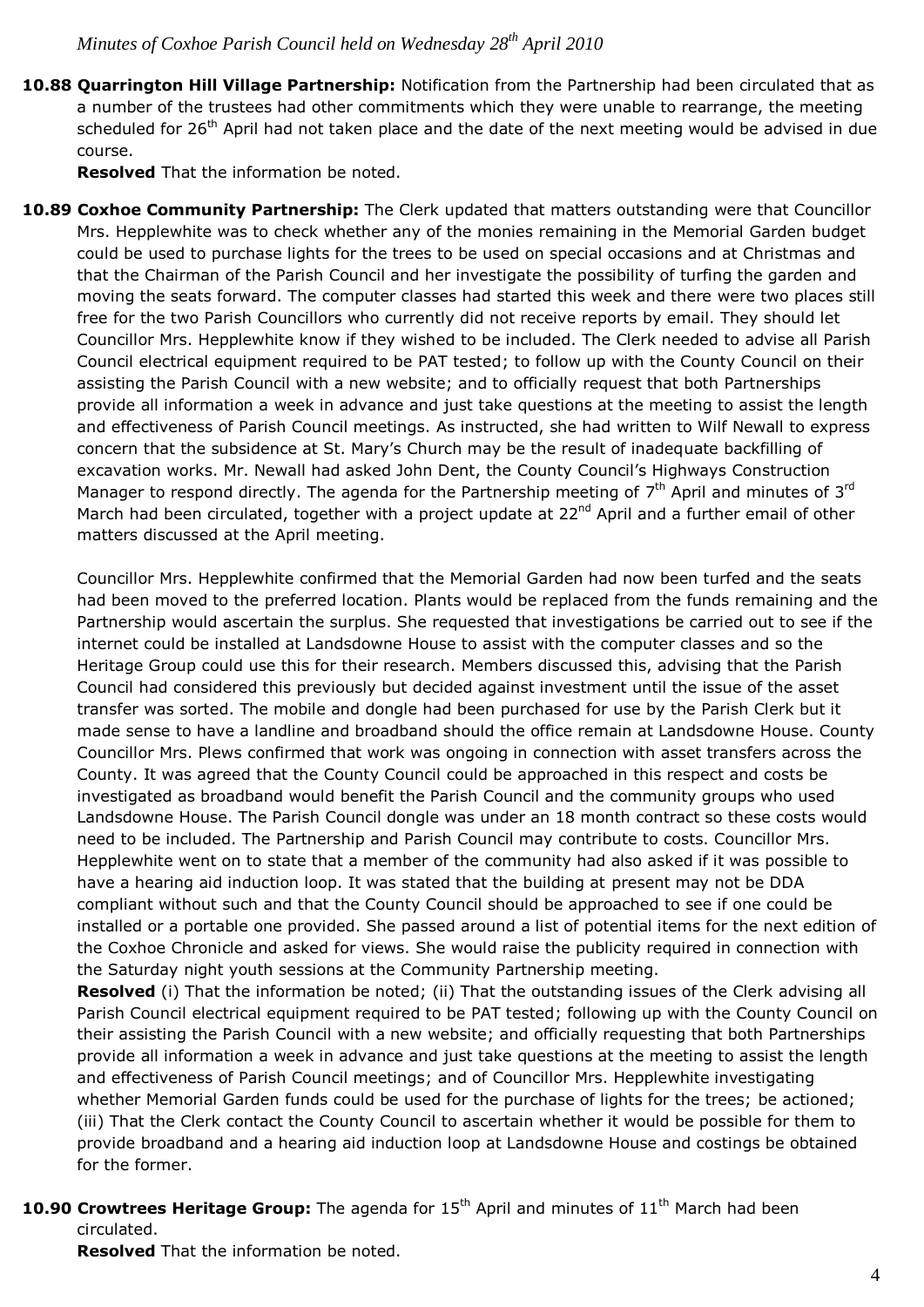## **10.91 Correspondence:**

### 10.91.1 **Durham County Council:**

- **a) Durham City Homes Update –** had been circulated. **Resolved** That the information be noted.
- **b) EDRC AAP Annual General Meeting and Board the agenda for 19<sup>th</sup> May which had** been received after the Council agenda had been despatched, had been circulated. **Resolved** That the information be noted.

### 10.91.2 **County Durham Association of Local Councils**

- **c) NALC E-Bulletins of 9 th and 14 th April –** had been circulated. **Resolved** That the information be noted.
- **d)** Details of a **Community of the Year Competition** launched by Durham Rural Community Council had been circulated and copied to both village Partnerships. Coxhoe Community Partnership confirmed that they would not be entering this. Members considered that it may be worthwhile submitting an entry in view of the positive comments at the visit by the Department of Communities and Local Government. The Chairman stated that he would try to put together an application in view of the Clerk's present excessive workload. **Resolved** That the Partnership forward information used for the County Award to the Chairman of the Parish Council in order that he could look at putting together a submission for the DRCC Community of the Year Competition.

#### 10.91.3 **Other Correspondence**

- **e) Anonymous Complaint regarding Motorcycles on Bridleway –** this item had been dealt with under the Police Report.
- **10.92 Quarrington Hill Allotments:** It had been agreed at the last meeting that the allotment tenancy agreements for Quarrington Hill be reviewed in line with those previously agreed for Willow Cottages. The Clerk advised that due to other priorities this month including the end of year accounts and reviews of services that had been requested there had been insufficient time to undertake this. **Resolved** That authority be delegated to the Clerk, in consultation with the Chairman and Vice-Chairman of the Parish Council and Councillor Pounder, to complete the review and send the invoices and new tenancy agreements.
- **10.93 Coxhoe Cricket Field Entrance:** Details had been circulated of a complaint received by a Councillor about stagnant water at the entrance to the cricket field, thought possibly to be water coming to the surface from Coxhoe drift or pit hill. The Member advised that this caused a stench that was so bad that nearby residents could not open their windows. Members advised that this was not Parish Council land and queried whether the cause was a drain, a natural spring, or was coming from the nearby cattle.

**Resolved** That the Clerk refer the complaint to the County Council's Environmental Health department.

10.94 Web Statistics: had been circulated for the period 23<sup>rd</sup> March to 26<sup>th</sup> April 2010. **Resolved** That the information be noted.

#### **10.95 Finance:**

10.95.1 **Budget Update:** An account summary had been circulated that showed income and expenditure for the year and current balances reconciled against the latest bank statements. Details were circulated of the budget for 2009/2010, with income and expenditure and the variance against each budget heading to the end of the financial year. The Clerk went through the budgetary comparison information in detail. There had been huge improvements over the last few months as a result of prudency and due to income by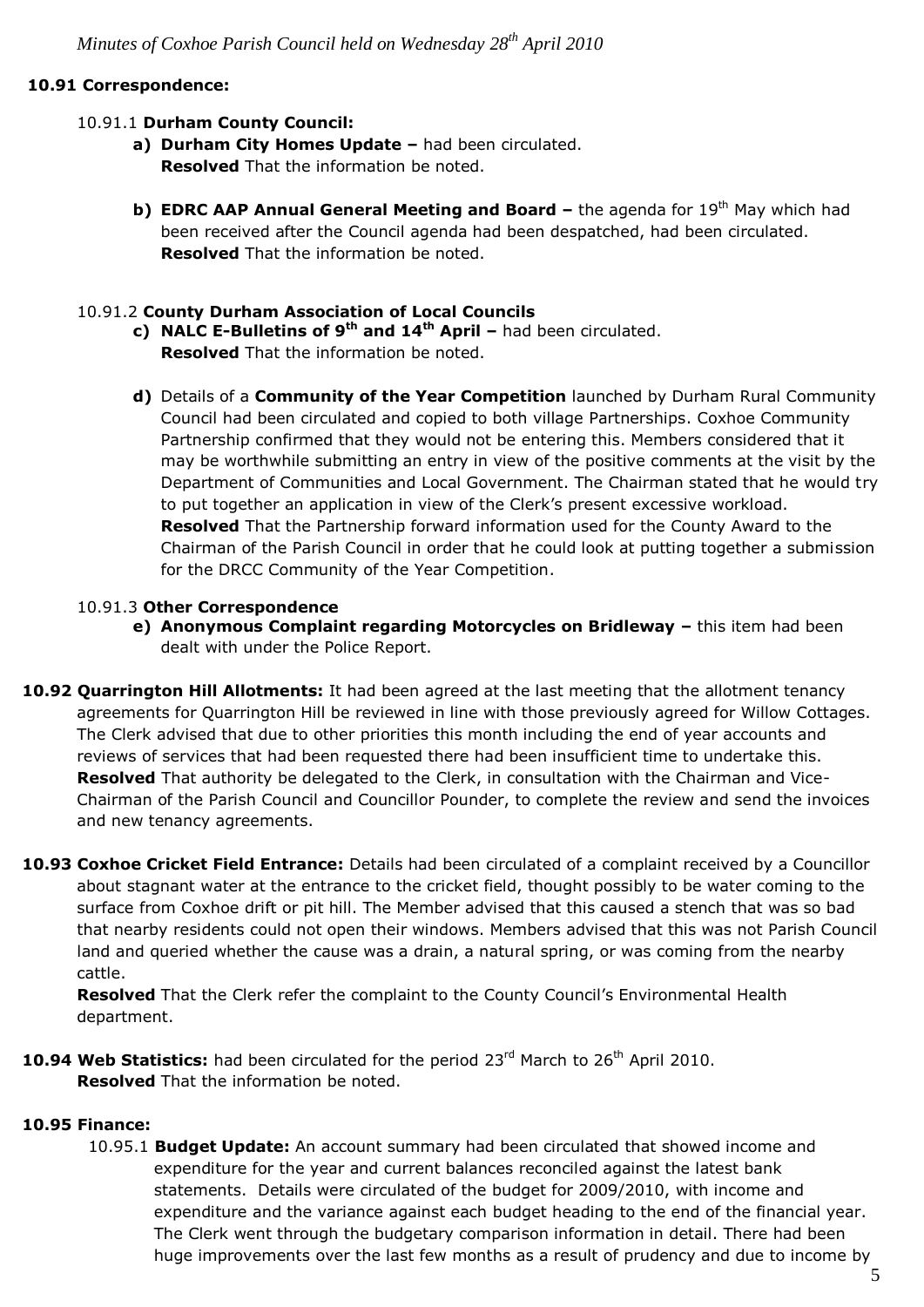way of receipt of VAT reclaims, the backdated wayleave payment, and Parish Path Partnership grants for the previous and current year being received in the same year. With the amounts agreed to be carried forward for items not completed within the year and the outstanding commitments for the year, the Council was under spent against budget by £6,700 which would allow a much healthier contingent to be carried forward to the next financial year. Central Services was the only budget heading overspent due to unanticipated expenditure and some budget allocations being underestimated as a result of the changes in Clerk. A Member asked that the situation relating to the underspend be explained when the accounts were made public.

**Resolved** That the information be noted.

10.95.2 **Accounts for payment:** Details of financial payments required for the month had been circulated, together with the month end bank balances figure after the expenditure. **Resolved** That all payments presented be signed and paid:

| <b>Creditor</b>                    | <b>Reason</b>                                                    |        |
|------------------------------------|------------------------------------------------------------------|--------|
| Durham County Council              | Housing Wayleaves / Rent for Gardens at<br>Quarrington Hill      | 50.00  |
| CIT Vendor Finance (UK)<br>Limited | Rental for Copier at Landsdowne House plus<br>administration fee | 249.36 |
| <b>CDALC</b>                       | CDALC and LCR Subscriptions 2010/11                              | 430.70 |
| Scottish Power                     | Electricity for Memorial Garden Lights                           | 22.67  |
| T P Gardens                        | Grasscutting February to April 2010                              | 675.00 |
| 3 Mobile                           | Broadband & Mobile March                                         | 32.74  |
| M. Forster                         | Clerk Salary and reimbursement postage                           |        |

10.95.3 **Applications for Grants and Donations: (a) Coxhoe United –** Councillors Dodsworth and Dunn had **declared interests** in this item. The organisation had been asked to complete an application form in order that further information could be provided. **Resolved** That the information be noted.

**(b) Durham Citizens Advice Bureau –** were requesting a contribution of £650 towards their service. Details had been circulated of the overall donations, including rents paid, by Coxhoe Parish Council and usage of the service within the Parish for the previous year. Members concurred that whilst there were some relatively large costs involved in the provision of the service, the benefit could be invaluable for those residents who used it. **Resolved** That a donation of £650 be made to Durham Citizens Advice Bureau and the organisation be asked to advertise their services by way of the village newsletters.

**(c)** An amount of £1000 had previously been agreed at the budget meeting for a donation to **Quarrington Hill Village Partnership** for the play park scheme. This amount had now officially been requested from the Partnership as they had advised that they were in a position to consider commencing the work. Councillor Pounder **declared an interest** in this item and took no part in the discussion or vote thereon. Members commented that provision of the play park was the highest priority in Quarrington Hill in the Parish Plan and the commitment of £1000 showed the Parish Council's support and would lend credibility to other funders.

**Resolved** That a payment of £1000 be made to Quarrington Hill Village Partnership for the play park scheme.

- 10.95.4 **Letters of Thanks**: had been circulated from Victim Support, Great North Air Ambulance and Coxhoe Village Hall Association for donations made to them by the Parish Council. **Resolved** That the information be noted.
- 10.95.5 **Annual Accounts**: Copies of the financial summary and income and expenditure sheets for the final accounts for the year ended  $31<sup>st</sup>$  March 2010 had been circulated. Copies had also been circulated of Sections 1 and 2 of the Annual Return and supporting statements relating to Assets, Section 137 Payments and General Administration Expenses, Bank Reconciliation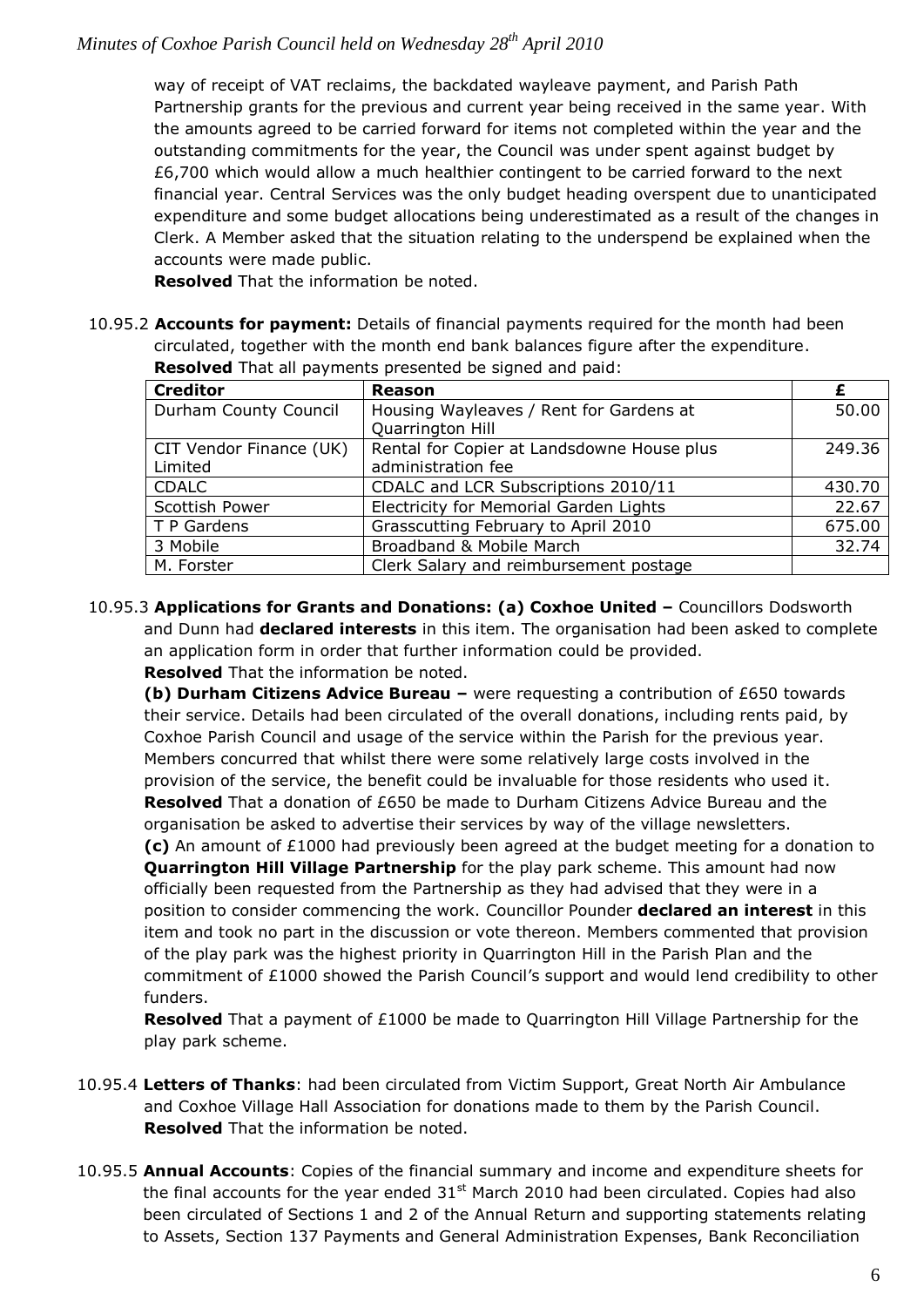for the year and the explanation of variances required to be produced as an addendum to explain any variances of over £100 and 10% between last year's Annual Return figures and this. The Clerk advised that a couple of payments had previously been entered up for HMRC and salaries under central services rather than salaries so these had been amended as part of the annual accounts balancing exercise. No totals were affected as this was merely where the items had been previously entered on the budget spreadsheet. BDO, the External Auditors, had advised that the notice of electors' rights was to be displayed from  $10^{th}$  May to  $23^{rd}$  May and records were to be made available from  $24<sup>th</sup>$  May to  $21<sup>st</sup>$  June, with the annual return and supporting documentation to be with them by the audit date of  $25<sup>th</sup>$  June. The Vice-Chair thanked the Clerk for her work and asked that the real value after depreciation be looked at the following year for the Council's assets as they would not be worth the amounts quoted. The Chair thanked the Clerk for producing the required documents so punctually. **Resolved** (i) That the Financial Statements, Income and Expenditure Sheets, Supporting Statements, Bank Reconciliation, Explanation of Variances, and Annual Governance Statement, including Sections 1 and 2 of the Annual Return, be approved for signature by the Clerk and Chairman of the Parish Council and onward transmission as applicable to the Internal and External Auditors; (ii) That asset values be depreciated in 2010/11 to depict their real value at that stage.

**10.96 Planning Applications:** County Councillor Mrs. Plews left the meeting. Details had been circulated of planning applications that had been determined under delegated authority from 23<sup>rd</sup> March to 26<sup>th</sup> April 2010 and of applications received since the last meeting. In view of the number of comments received in connection with **Ref.221 – Replacement of Permission for Demolition of Former Picture House and Erection of 5 Dwellinghouses with Associated Access, Parking and Landscaping to extend Time Period for implementation at The Avenue,** an extension of time for the Parish Council to consider this had been agreed by the County Council. The Assistant Parish Clerk outlined the comments from Members on the application. He stated that this was a prominent site which was currently visually unacceptable and would benefit from development. A view had been put forward that the application should be refused due to concerns over the state of the site and the delay of any work during the existing planning permission period. However without the benefit of planning permission for the site it could not be developed and its saleability would be reduced. He would recommend that the Parish Council positively support the application and in view of concerns relating to the appearance of the site, ask if the Planning Authority could use powers under Section 215 of the Town and Country Planning Act; and environmental health legislation to seal the current building to overcome the problem of potential roosting by pigeons; and that they put pressure on the applicant as there would be costs to secure that. The site's appearance was detrimental to the area and the frontage was half boarded. Improvements could be secured by the County Council's Planning and Environmental Health Departments. Members concurred with the suggestions, advising that boarding the windows and painting the current building would assist in making it more attractive and granting planning permission would assist development of the site and make the land more marketable for sale. The Assistant Parish Clerk was thanked for his valuable input. County Councillor Morgan advised that Hellens were applying for an extension of three additional weeks to the original nine week road closure that had been agreed of the haul road due to problems they had experienced causing a delay. Members expressed concern in view of the complaints that they had already received about this road closure and commented that, whilst it may be better, if it was necessary, to have the three additional weeks added on rather than having them at a later date, Hellens did not appear to have worked additional hours to ensure that the nine week period was adhered to. Members also considered that Hellens should compensate the community for the inconvenience.

**Resolved** (i) That the information on delegated authority decisions be noted; (ii) That the Parish Council support application 221 for Replacement of Permission for Demolition of Former Picture House and Erection of 5 Dwellinghouses with Associated Access, Parking and Landscaping to extend Time Period for implementation at The Avenue and express the concerns raised in connection with the site to the County Council, requesting that it take action on the planning and environmental health issues; (iii) That the information on applications 163 – Erection of Conservatory to Rear at Park Avenue and 232 – Change of Use of Existing Dwelling to Extend Adjacent Existing Dental Surgery with Erection of Two Storey Pitched Roof Extension to Rear of both Properties at Blackgate East, be noted.